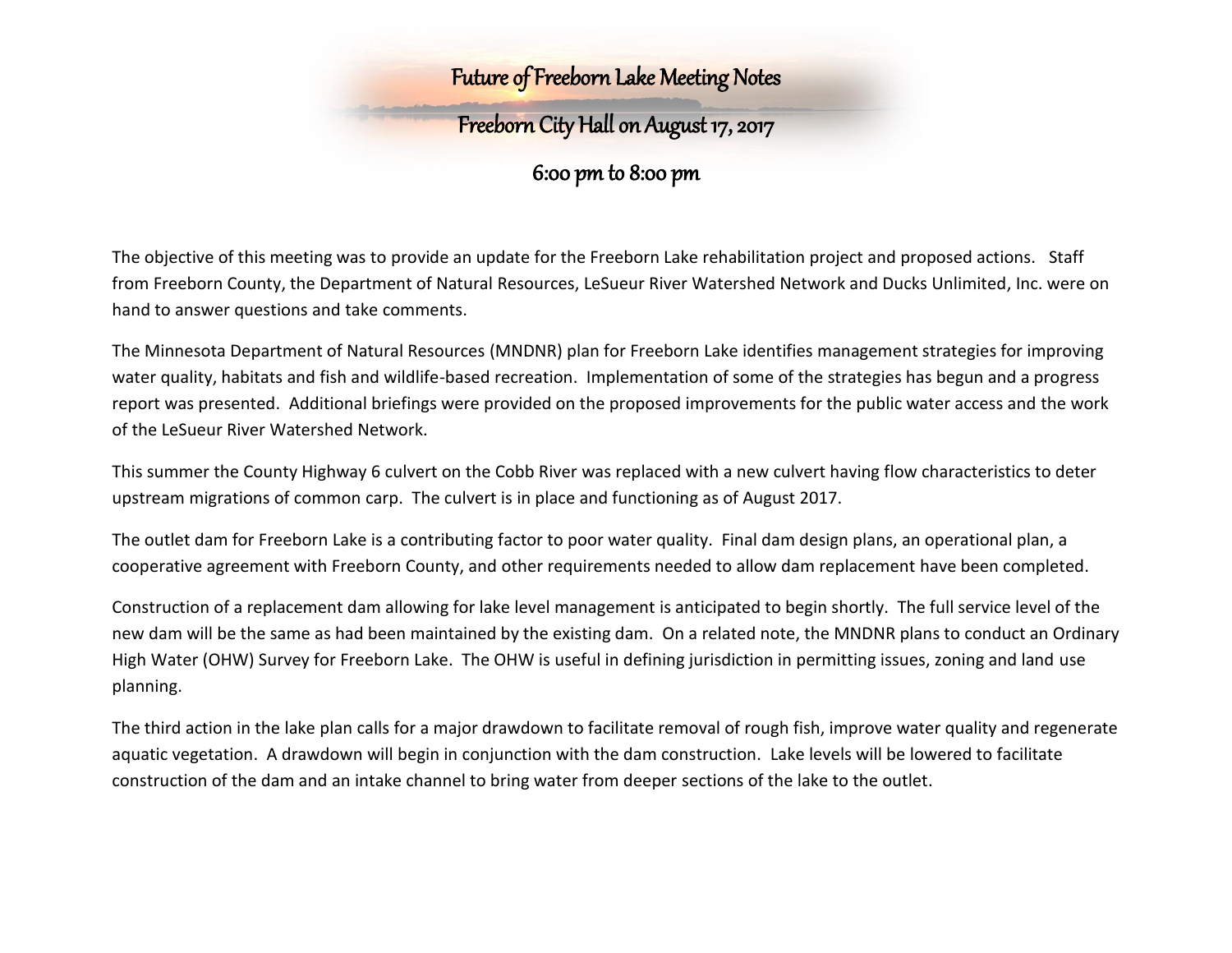## Future of Freeborn Lake Meeting Notes

# Freeborn City Hall on August 17, 2017

### 6:00 pm to 8:00 pm

We anticipate initiating drawdown for construction in late August or September 2017 and continuing to lower the water level as far as possible through winter. The objectives of a winter drawdown are to remove existing carp populations and to consolidate and oxidize exposed lake sediments. Dewatering will continue through the 2018 growing season. The growing season drawdown will actively lower water levels 30 inches below normal runout to regenerate aquatic vegetation including emergent varieties (i.e., cattails and rushes). If undesirable fish populations prove difficult to eradicate a second winter drawdown will be planned for 2018- 2019, potentially in conjunction with rotenone treatment.

Somewhat lower water levels need to be maintained during the first year of refilling (the second growing season) to encourage survival of beneficial vegetation. As plants mature lake levels will be returned to normal given adequate precipitation and runoff.

Once most or all of the existing fish community is removed the MNDNR plans to restock Freeborn Lake with northern pike and yellow perch to help support water quality and habitat objectives. The resultant fishery should be considered "boom and bust" which is typical of shallow lakes.

The County and MNDNR are also cooperating on improvements to the water access at Arrowhead Park. A newer dock was installed this summer. Additional improvements are planned in conjunction with the lake drawdown including an improved ramp and wider dock to improve accessibility to the lake. In addition, MNDNR and County staff will work with local fire departments to explore possibilities to improve access to the lake as a source of emergency water supplies.

The LeSueur River Watershed Network continues to be active in watershed restoration activities and is working with the Freeborn Soil and Water District and landowners to identify and implement strategies to improve water quality. This network also provides a pathway to organize efforts to educate and take action to improve watershed health. The possibility of coordinating a clean-up effort of near shore areas was discussed. This type of project would likely require a volunteer effort, but Freeborn County and the Watershed Network can help facilitate this work.